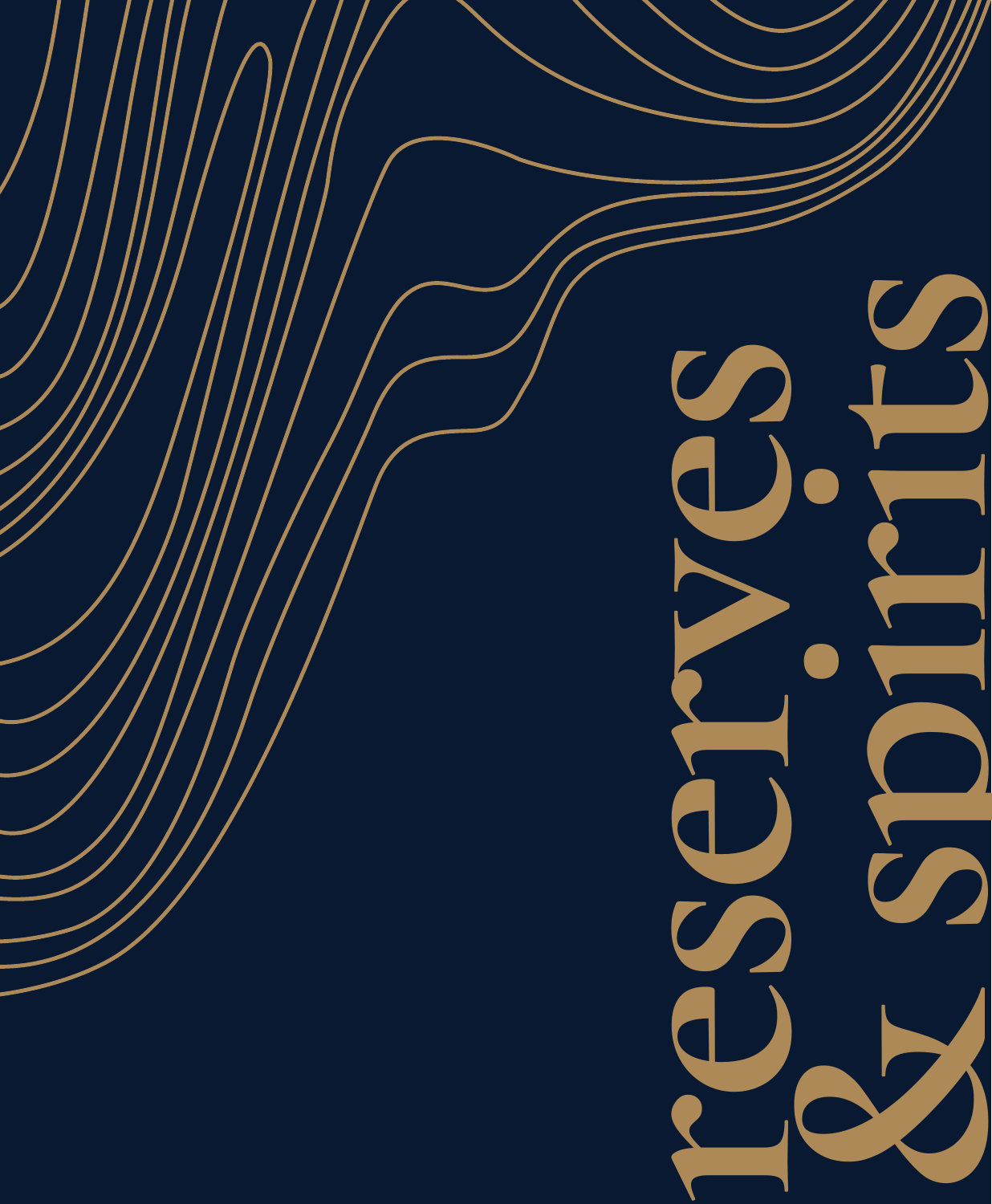

# table of contents

| <b>RESERVE WINE</b> | 02 |
|---------------------|----|
|                     | 05 |
|                     | 07 |
|                     | 08 |
| <b>LIQUEUR</b>      | 09 |
|                     | 10 |
| <b>VODKA</b>        |    |
|                     | 12 |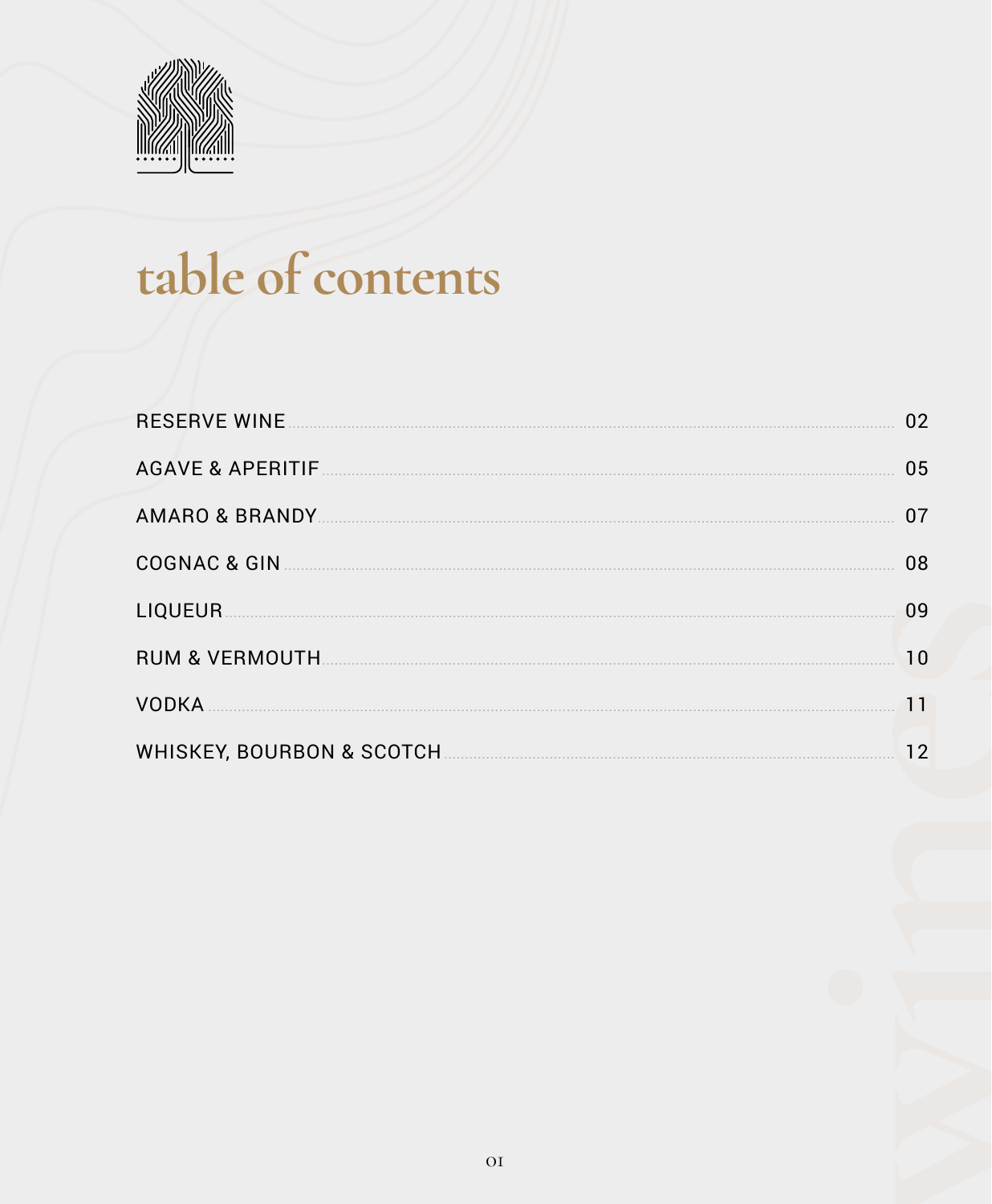

**white bottle**

| Alsace, France - 13%                                                                             |     |
|--------------------------------------------------------------------------------------------------|-----|
| MARTINS LANE "FRITZIS", RIESLING <b>CONSIDERATION</b> 150<br>Okanogan Valley B.C, Canada - 13.3% |     |
| Loire, France - 13.5%                                                                            |     |
| ZILLINGER NUMEN FUME BLANC, SAUVIGNON BLANC - 2018110<br>Niederoteriech, Austria - 12.5%         |     |
| MAISON CHANZY BOURGOGNE CHARDONNAY LES FORTUNES - 2018110<br>Burgundy, France - 14.0%            |     |
| Okanagan Valley, British Columbia - 14.0%                                                        |     |
| Western Cape, South Africa - 14.0%                                                               | 196 |
|                                                                                                  |     |
| O <sub>2</sub>                                                                                   |     |
|                                                                                                  |     |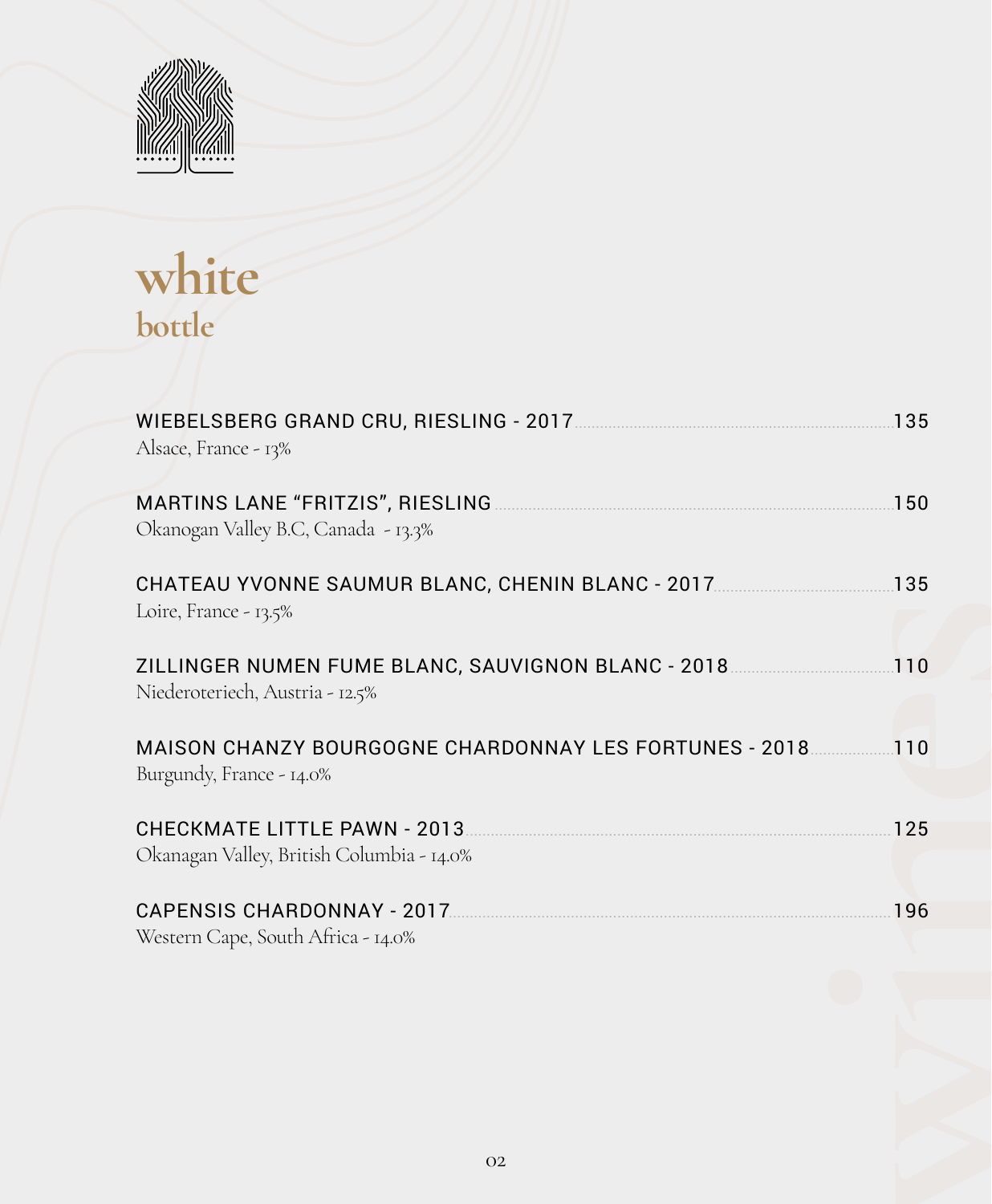

# **red bottle**

| Victoria, Australia - 14%                                                                                   |  |
|-------------------------------------------------------------------------------------------------------------|--|
| PREMIER CRU - 2019<br>Burgundy, France - 14%                                                                |  |
| SANTENAY LUCIEN MUZARD FILS ILLAGES GRAVIERES [135] 135<br>PREMIER CRU - 2019<br>Jura, France - 14%         |  |
| Jura, France - 14%                                                                                          |  |
| ANAKOTA, CABERNET SAUVIGNON - 2017 [2017] [2010] 2017<br>Knights Valley California, USA - 13.5%             |  |
| MT BRAVE, CABERNET SAUVIGNON - 2016 [2010] MT BRAVE, CABERNET SAUVIGNON - 2016<br>Mount Veeder, USA - 14.5% |  |
| PALADIN CASA LUPO AMARONE DELLA VALPOLICELLA - 2017139<br>Valpolicella, Italy - 16%                         |  |
| MERLOT, PETIT VERDOT, CABERNET FRANC - 2016<br>Bolgheri, Tuscany, Italy - 14%                               |  |
| O <sub>3</sub>                                                                                              |  |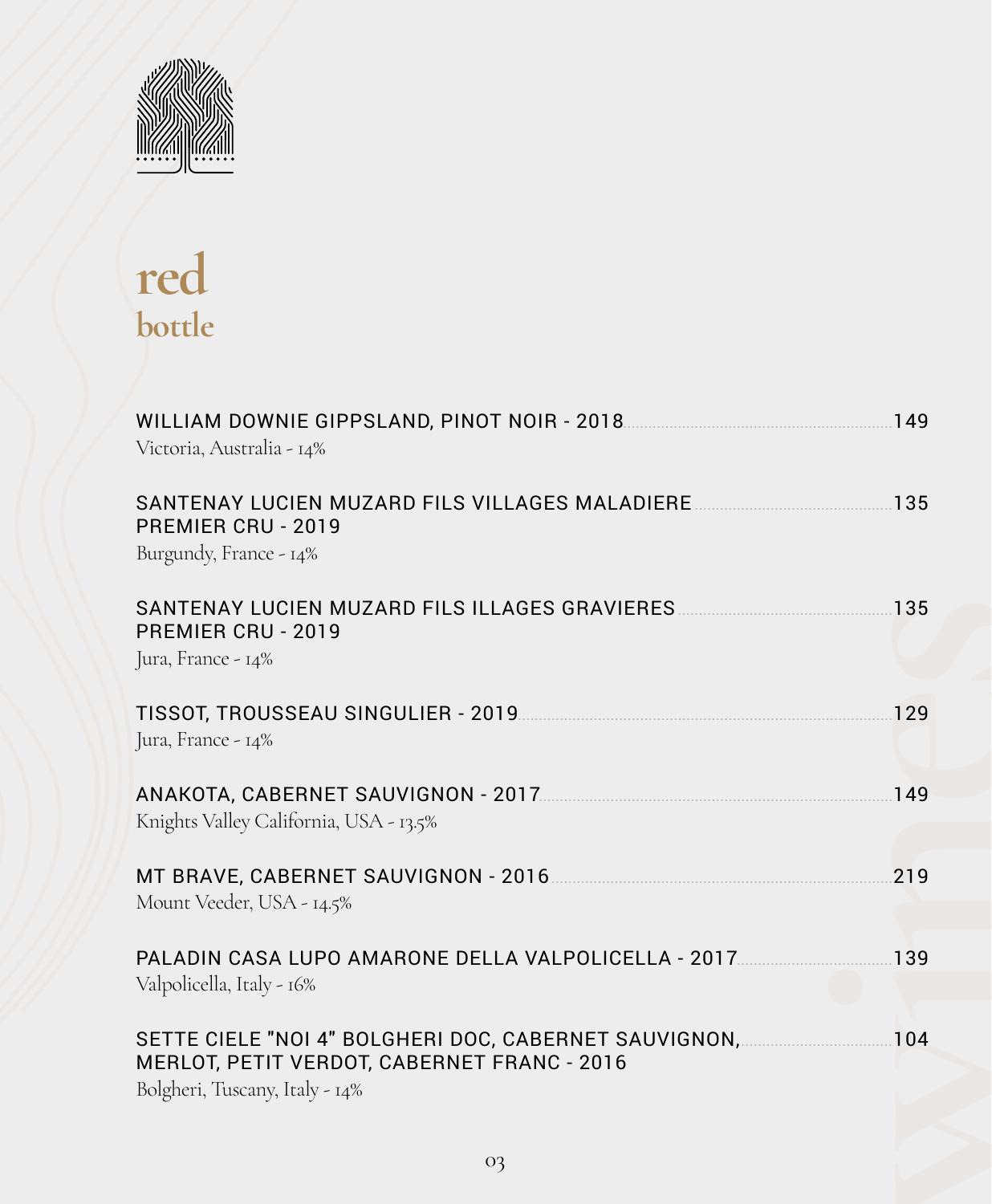

# **red bottle**

| CAPARZO LA CASA BRUNELLO DI MONTALCINO DOCG - 2016 [2010] [155]<br>Brunello di Montalcino, Italy - 14%                           |  |
|----------------------------------------------------------------------------------------------------------------------------------|--|
| CHATEAU DALEM AOC FRONSAC, 2008 2009 2009 2010 25<br>MERLOT, CABERNET FRANC, CABERNET SAUVIGNON - 2011<br>Bordeaux, France - 15% |  |
| Piedmont, Italy - 15%                                                                                                            |  |
| Sonoma California, USA - 14%                                                                                                     |  |
| Napa Valley, California - 14.0%                                                                                                  |  |
|                                                                                                                                  |  |
|                                                                                                                                  |  |
|                                                                                                                                  |  |
|                                                                                                                                  |  |
| 04                                                                                                                               |  |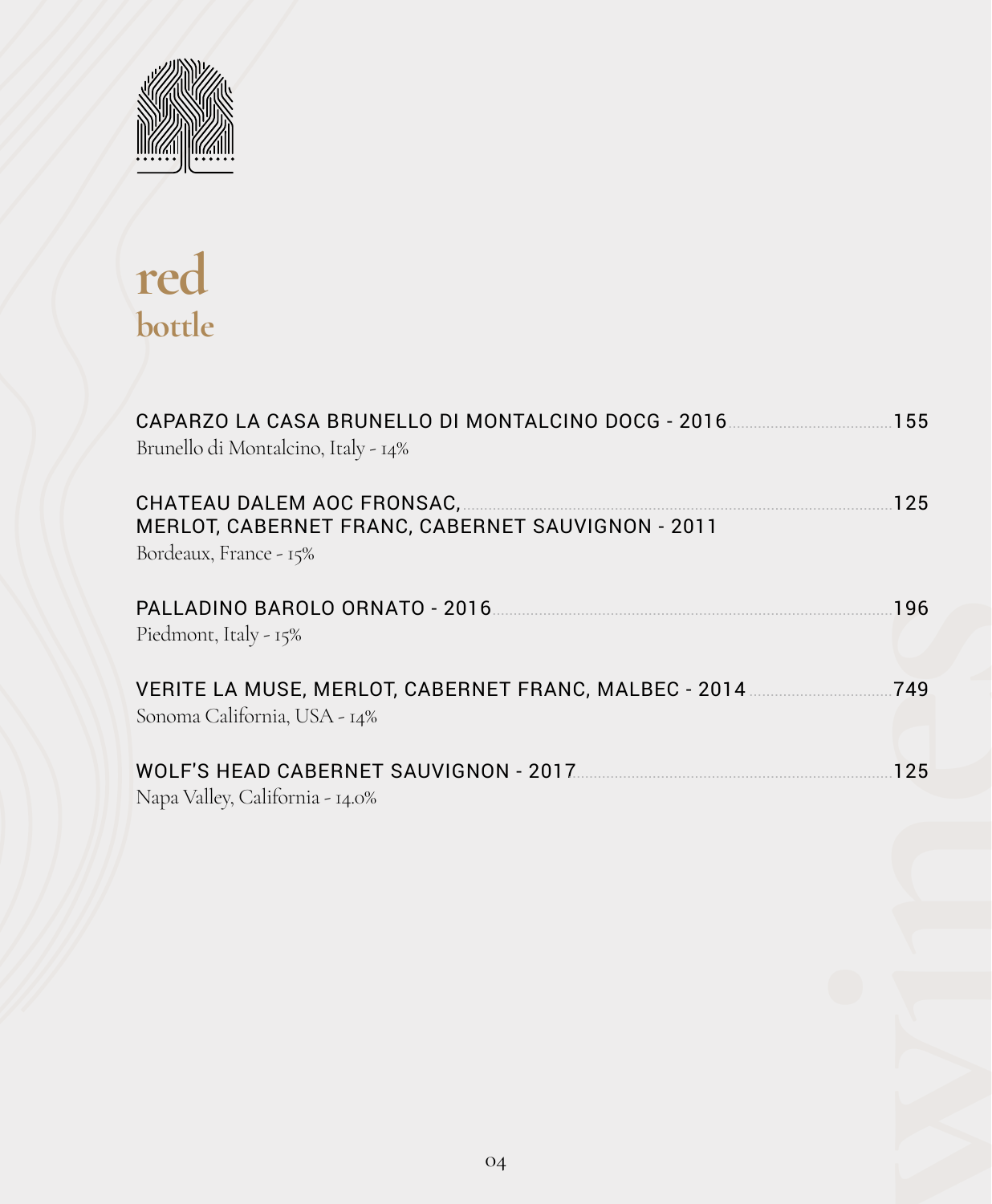

### agave I OZ

|                                                                                                                                                                                                                                                                                                                                                                                                                                                                                        | 12  |
|----------------------------------------------------------------------------------------------------------------------------------------------------------------------------------------------------------------------------------------------------------------------------------------------------------------------------------------------------------------------------------------------------------------------------------------------------------------------------------------|-----|
|                                                                                                                                                                                                                                                                                                                                                                                                                                                                                        |     |
|                                                                                                                                                                                                                                                                                                                                                                                                                                                                                        | 7.5 |
| $\textbf{CASAMIGOS BLANCO TEQUILA - } \textit{40.0}\% \textcolor{red}{\textbf{20.0}} \textcolor{red}{\textbf{5.0}} \textcolor{red}{\textbf{5.0}} \textcolor{red}{\textbf{5.0}} \textcolor{red}{\textbf{6.0}} \textcolor{red}{\textbf{6.0}} \textcolor{red}{\textbf{6.0}} \textcolor{red}{\textbf{6.0}} \textcolor{red}{\textbf{6.0}} \textcolor{red}{\textbf{6.0}} \textcolor{red}{\textbf{6.0}} \textcolor{red}{\textbf{6.0}} \textcolor{red}{\textbf{6.0}} \textcolor{red}{\textbf{$ | 12  |
|                                                                                                                                                                                                                                                                                                                                                                                                                                                                                        | 14  |
|                                                                                                                                                                                                                                                                                                                                                                                                                                                                                        |     |
|                                                                                                                                                                                                                                                                                                                                                                                                                                                                                        | 7.5 |
|                                                                                                                                                                                                                                                                                                                                                                                                                                                                                        | 7.5 |
|                                                                                                                                                                                                                                                                                                                                                                                                                                                                                        | 8   |
|                                                                                                                                                                                                                                                                                                                                                                                                                                                                                        | 13  |
|                                                                                                                                                                                                                                                                                                                                                                                                                                                                                        | 10  |
|                                                                                                                                                                                                                                                                                                                                                                                                                                                                                        | 10  |
|                                                                                                                                                                                                                                                                                                                                                                                                                                                                                        | 12  |
|                                                                                                                                                                                                                                                                                                                                                                                                                                                                                        | 10  |
|                                                                                                                                                                                                                                                                                                                                                                                                                                                                                        |     |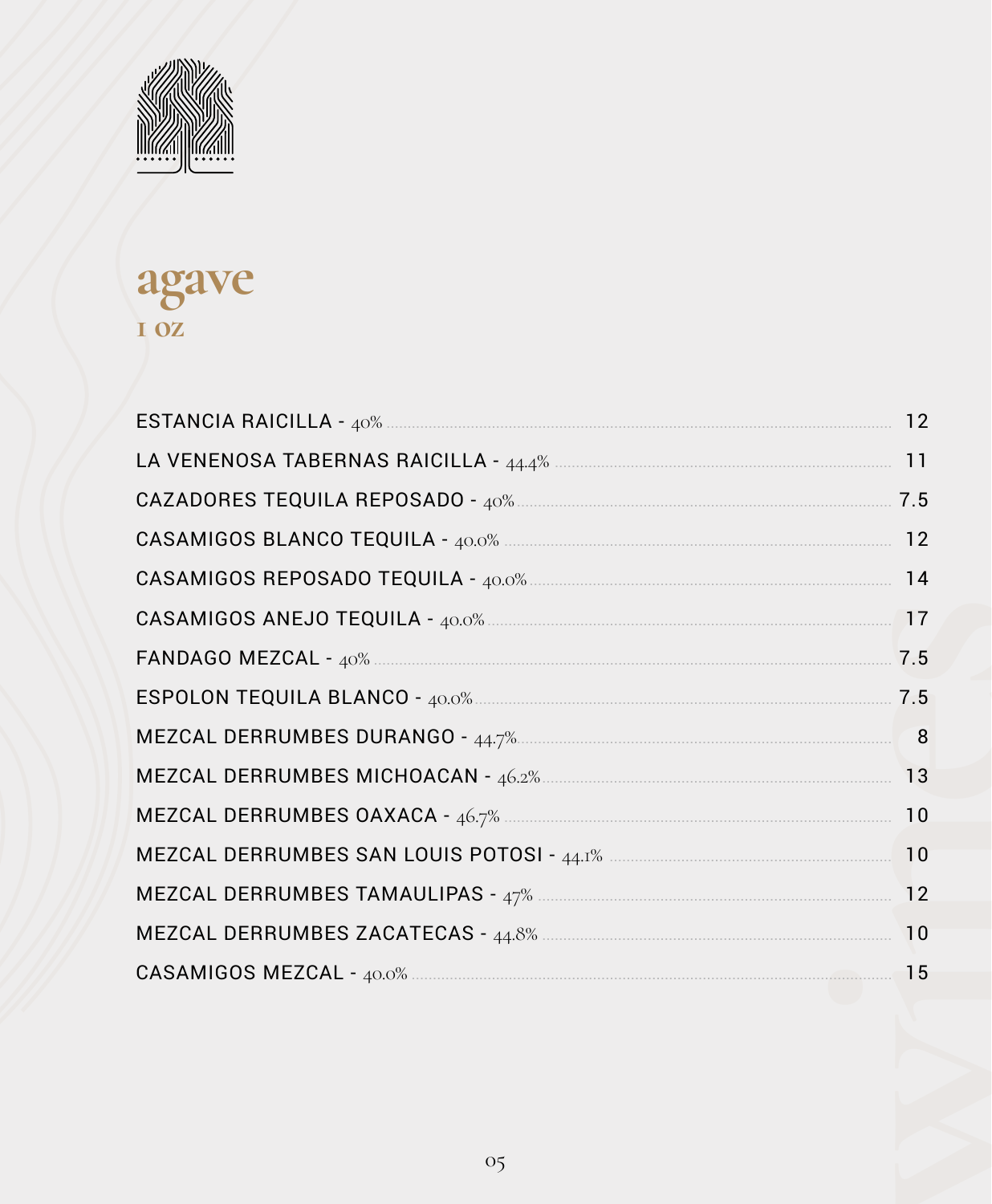

# aperitif I OZ

| COINTREAU - 40.0% 2.5 |  |
|-----------------------|--|
|                       |  |
|                       |  |
|                       |  |
|                       |  |
|                       |  |
|                       |  |
|                       |  |
|                       |  |
|                       |  |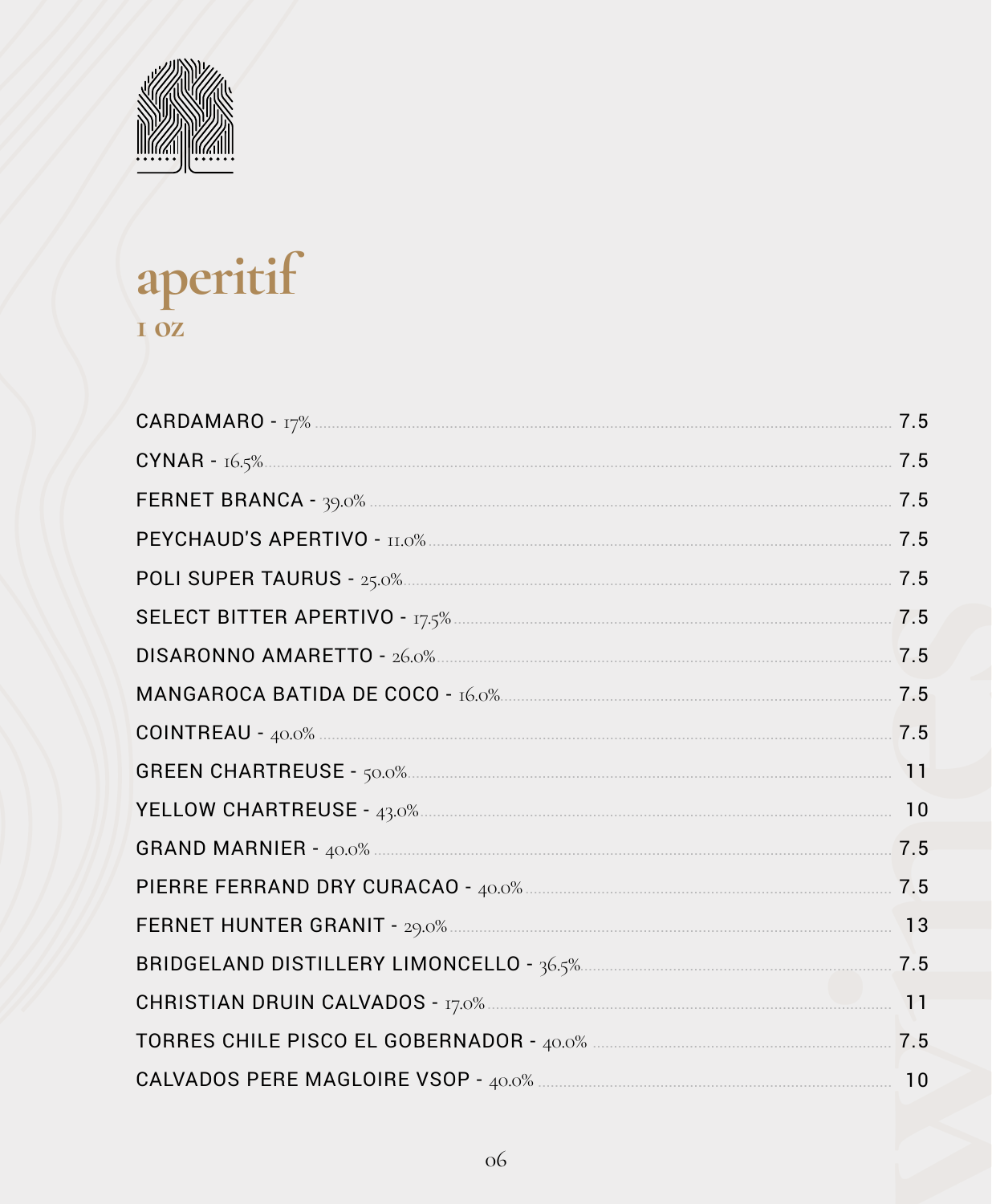

### amaro

#### I OZ

| 75 |
|----|
| 75 |

# brandy

I OZ

| IRONWORKS APPLE BRANDY - 40.0% MALLONDER CONTROLLER TO A 13 |  |
|-------------------------------------------------------------|--|
|                                                             |  |
|                                                             |  |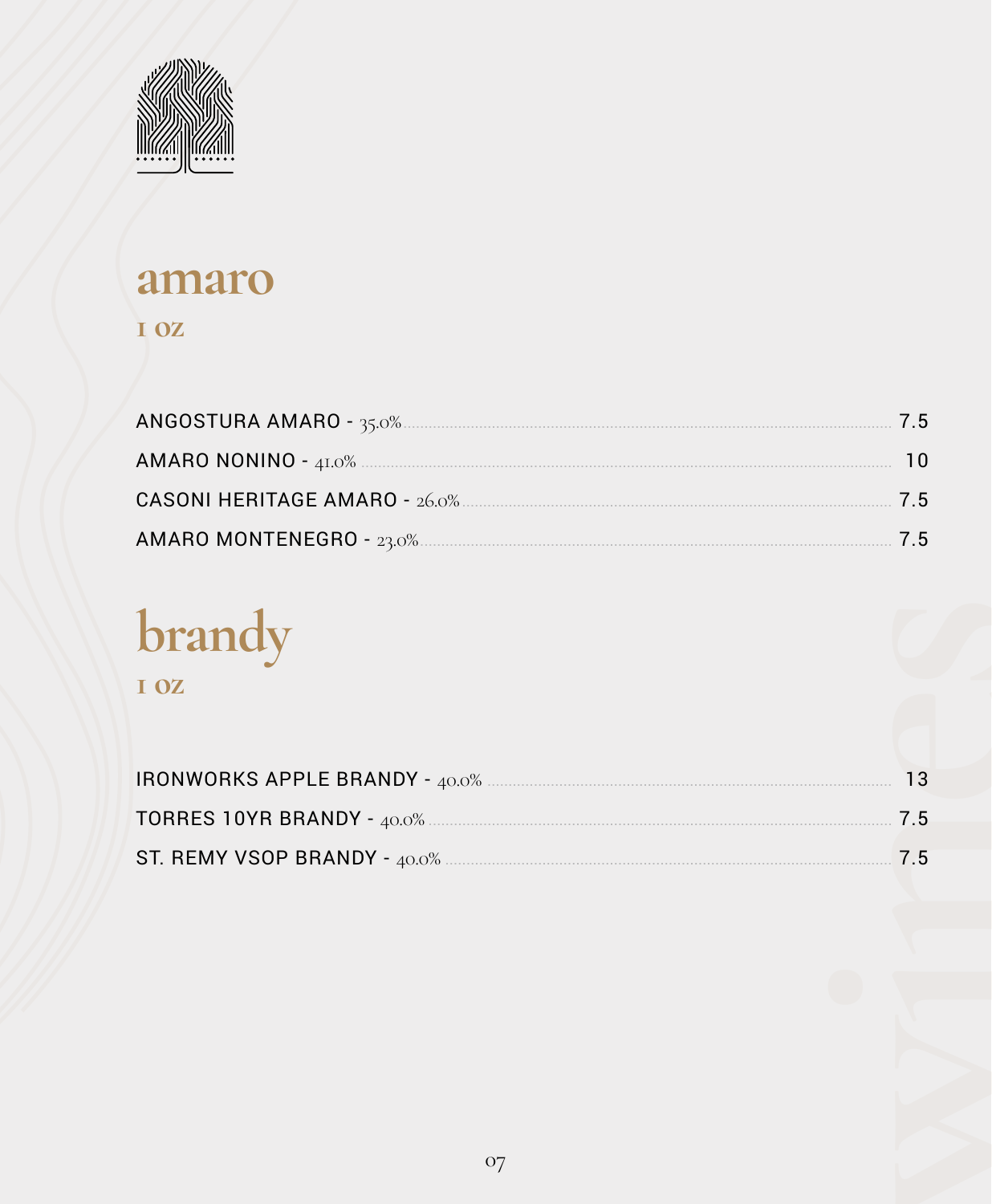

### cognac I OZ

|                                               | 10  |
|-----------------------------------------------|-----|
| PIERRE DE SEGONZAC COGNAC XO RESERVE - 40.0%. | -25 |
|                                               | 15  |

# gin I OZ

| BRUICHLADDICH THE BOTANIST GIN - 40.0% <b>CONSUMING THE BOTANIST GIN</b> - 40.0% |  |
|----------------------------------------------------------------------------------|--|
|                                                                                  |  |
|                                                                                  |  |
|                                                                                  |  |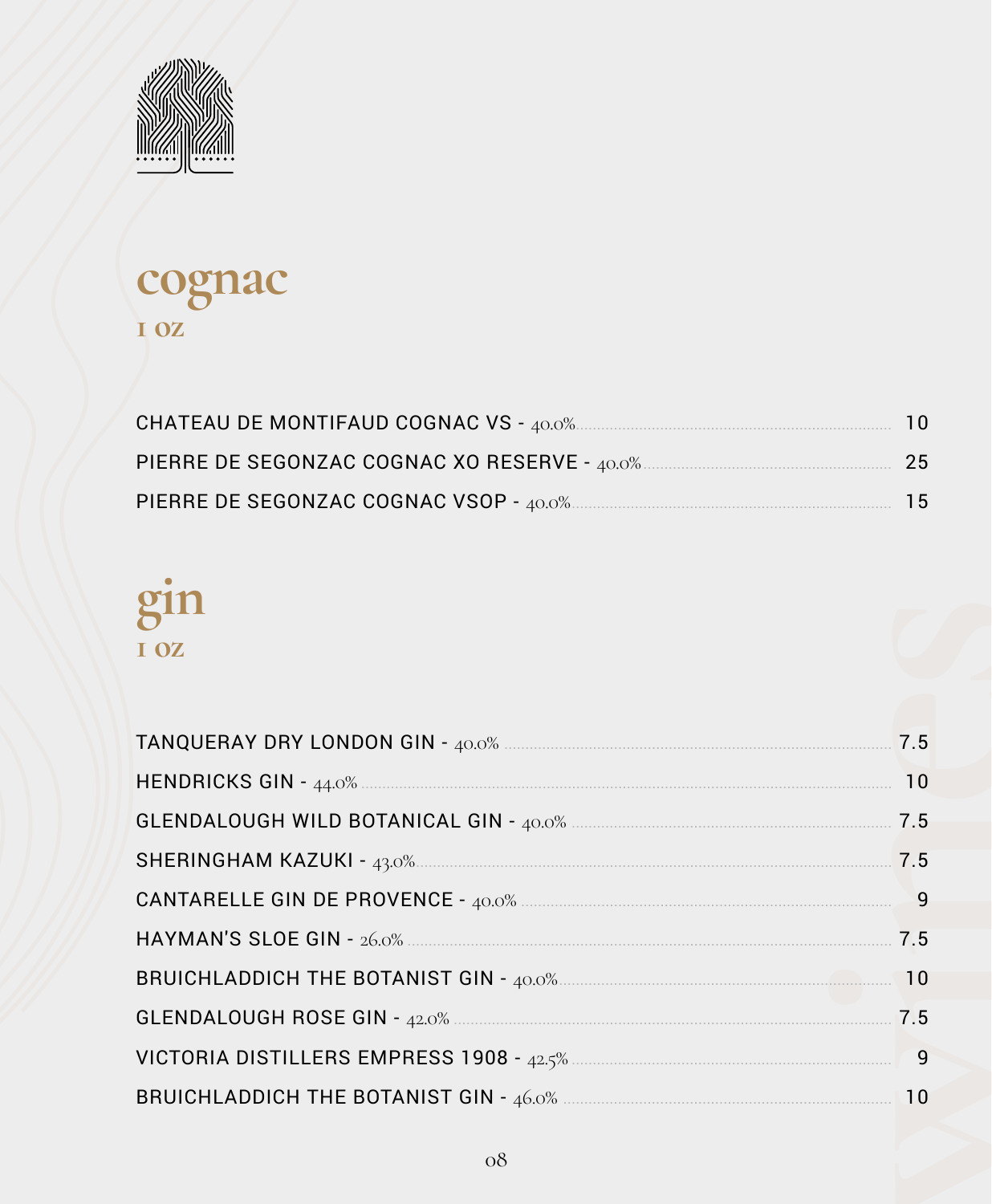

# liqueur

| 7.5 |
|-----|
| 7.5 |
| 20  |
|     |
| 7.5 |
| 7.5 |
|     |
| 7.5 |
| 7.5 |
| 7.5 |
| 16  |
| 9   |
| 7.5 |
| 7.5 |
|     |
|     |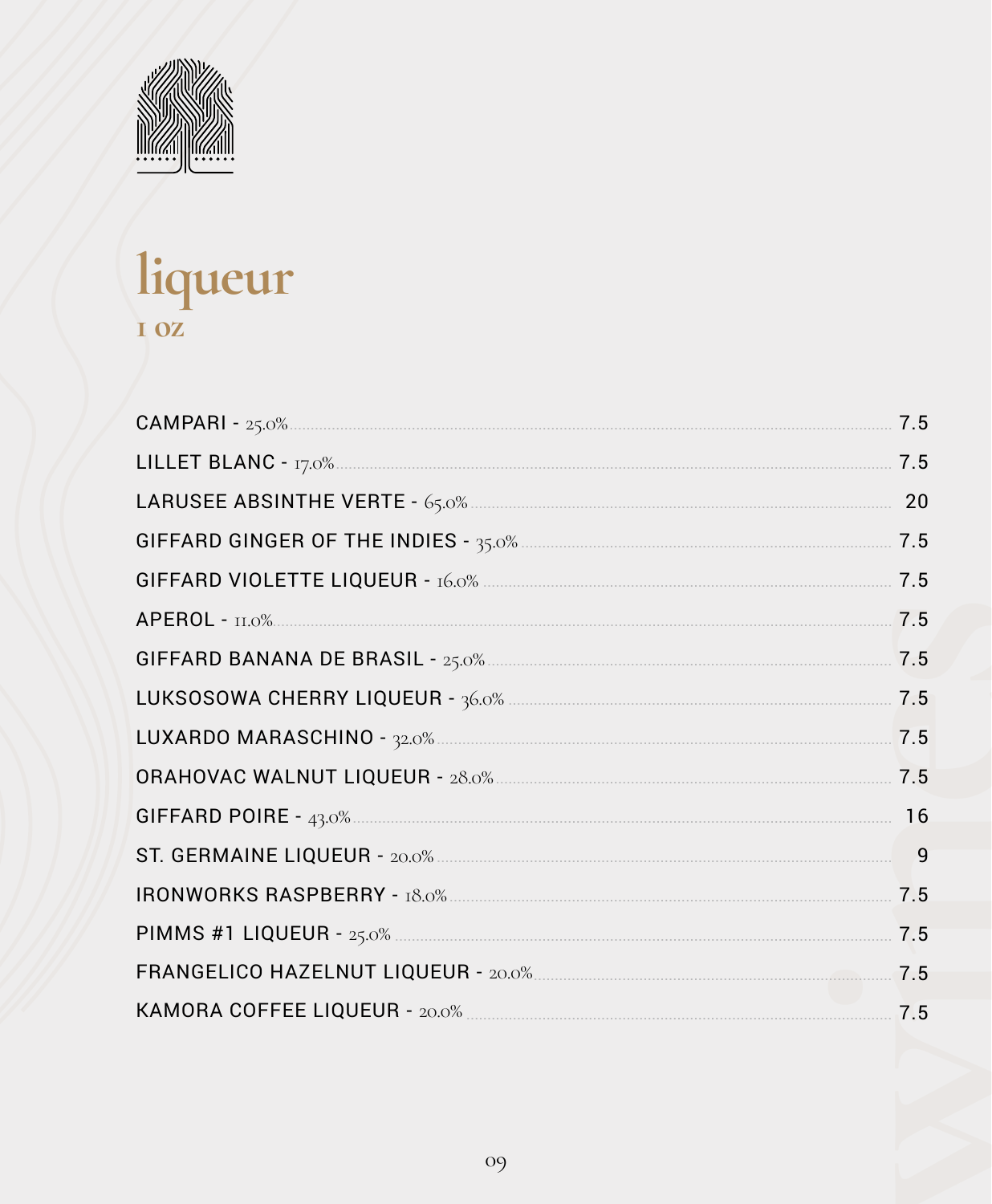

#### rum I OZ

|                                                   | 22        |
|---------------------------------------------------|-----------|
|                                                   |           |
|                                                   | <b>10</b> |
| MOUNT GAY 1703 ECLIPSE AMBER BARBADOS RUM - 37.5% |           |
|                                                   | 7.5       |
|                                                   | 7.5       |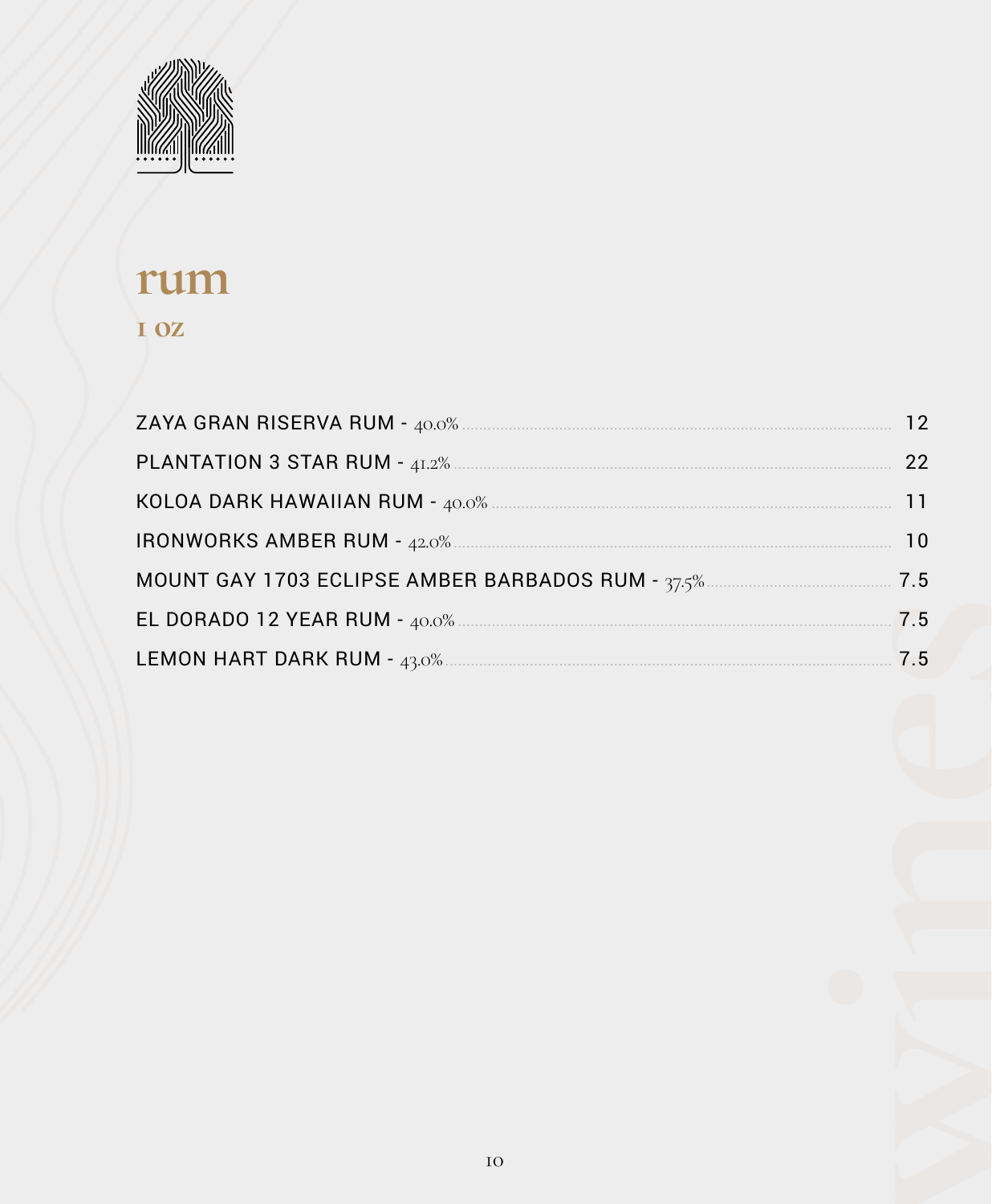

### vodka I OZ

# whiskey, bourbon, & scotch I OZ

| REDWOOD EMPIRE PIPE DREAM BOURBON - 45.0%.       | 12        |
|--------------------------------------------------|-----------|
| REDWOOD EMPIRE EMERALD GIANT RYE - 45.0%         | 12        |
| REDWOOD EMPIRE LOST MONARCH RYE/BOURBON - 45.0%  | <b>12</b> |
| DRAMBUIE THE ISLE OF SKY SCOTCH LIQUEUR - 40.0%. | 7.5       |